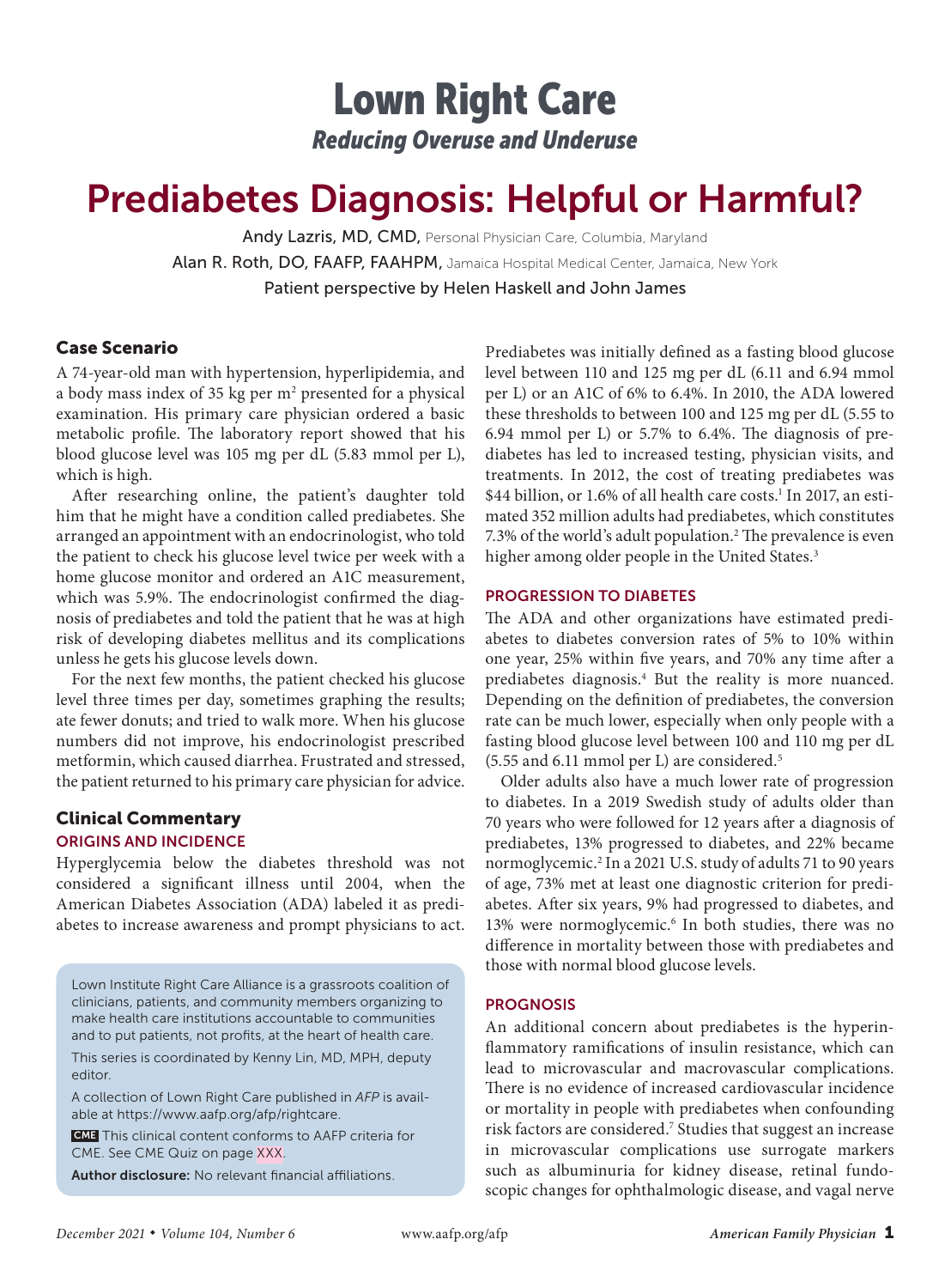## TAKE-HOME MESSAGES FOR RIGHT CARE

Older adults with prediabetes are less likely to progress to diabetes mellitus than younger adults.

In a U.S. study of adults 71 to 90 years of age, 73% met at least one diagnostic criterion for prediabetes. After six years, 9% of the group had progressed to diabetes, and 13% were normoglycemic.

Although the use of metformin in patients with prediabetes delays conversion to diabetes, no studies show that metformin or any other drugs prevents complications.

A diagnosis of questionable clinical significance could cause psychological distress and lead to additional testing, overtreatment, increased physician visits, and financial hardship.

> stimulation markers for neuropathic disease. The only patient-oriented parameter that reaches statistical significance is symptomatic retinopathy, and its incidence is difficult to determine.<sup>5</sup>

> It is unclear whether people with prediabetes who progress to diabetes develop complications or severe disease (i.e., an A1C level of greater than 9%). In 1998, the ADA changed the threshold for the diagnosis of diabetes from a fasting blood glucose level of 140 mg per dL (7.77 mmol per L) to 126 mg per dL (6.99 mmol per L). After 10 years, most people with glucose levels of more than 126 mg per dL and less than 140 mg per dL do not progress to higher glucose levels or develop clinical manifestations of diabetes, and treating these patients does not impact vascular complications.8 Other studies have shown no clear evidence of micro- and macrovascular disease in the A1C range of 6.5% to 7%.<sup>7</sup> If people with mild diabetes do not develop complications, it is even less likely that people with prediabetes will.

#### TREATMENT

One review suggests that to prevent one case of prediabetes from evolving into diabetes in three years, seven people would have to participate in intensive lifestyle modification and weight loss coaching.9 However, the cost and feasibility of prolonged weight loss coaching are questionable.7,10 The Centers for Disease Control and Prevention's (CDC's) National Diabetes Prevention Program states that "…people with prediabetes who take part in a structured lifestyle change program can cut their risk of developing type 2 diabetes by 58% (71% for people over 60 years

old)."11 However, counseling patients about a healthy diet and physical activity should probably be more universally applied, and the benefits stated by the CDC are less applicable to older people with prediabetes.

The use of metformin for prediabetes reduces the conversion to diabetes over three years (number needed to treat =  $14$ ).<sup>12</sup> But no studies demonstrate the value of using metformin or other drugs to prevent short- or long-term complications in people with prediabetes. Opportunity costs of prediabetes treatment are also a concern.13

#### HARMS OF PREDIABETES DIAGNOSES

A diagnosis of questionable clinical significance could cause psychological distress and lead to additional testing, overtreatment, increased physician visits, and financial hardship.<sup>1,8</sup> The patient may be so focused on the diagnosis of prediabetes that they neglect other, more salient health and lifestyle choices.7,10 A diagnosis of prediabetes can lead to treatments with benefits that may not outweigh the harms.<sup>14</sup>

#### **CONCLUSION**

Prediabetes is a broadly defined condition that affects a large proportion of the population. Paradoxically, it is common in older people, most of whom do not progress to diabetes. There is no evidence that treating prediabetes with medications decreases mortality, macrovascular complications, or significant microvascular complications. Counseling patients about a healthy diet, physical activity, and weight loss for those who are overweight is worthwhile whether or not a patient is diagnosed with prediabetes.

#### Patient Perspective

*In some ways, prediabetes seems to be a poster child for overtreatment. Interventions for this condition bring little to no benefit to the patient, increase the risk of adverse effects, increase the burden of care, overcrowd the medical system, and create needless expenses. People fear diabetes, and the stress of feeling that you are on the verge of a dangerous condition can have negative consequences. Reassuring this patient that studies indicate prediabetes is unlikely to progress at his age could help dispel these fears. Some patients may also appreciate learning about the evolution of the concept of prediabetes and the historical context of widened disease thresholds.*<sup>15</sup>